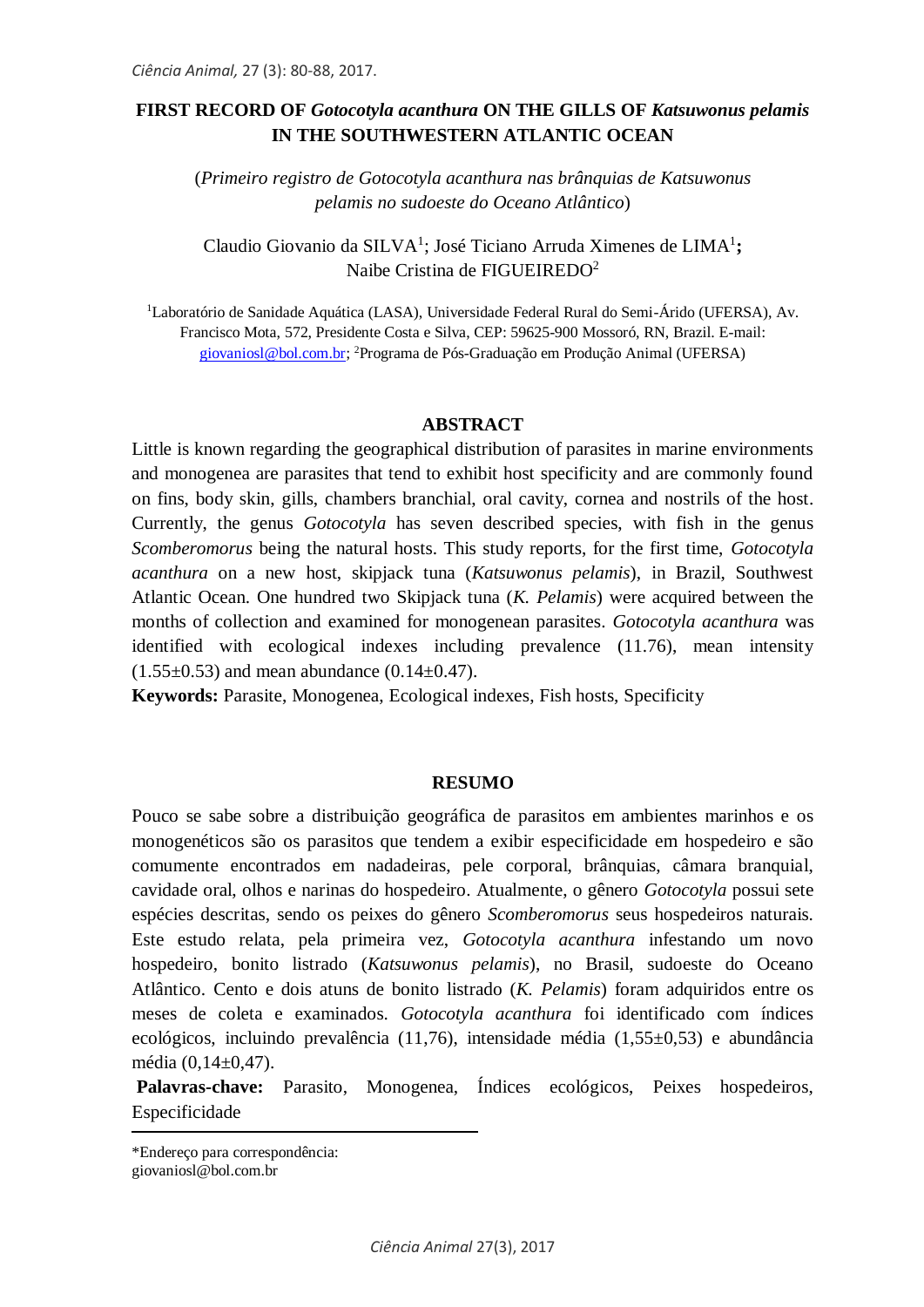# **INTRODUCTION**

Little is known regarding the geographical distribution of parasites in marine environments (ROHDE, 2005). Platyhelminthes is a phylum and worldwide large and diverse, it is estimated that there may be up to 25,000 species of ectoparasites of class Monogenea (AIKEN *et al.,* 2007), mainly parasitizing chondrichthyan and teleost fishes (PREEZ *et al.,* 2008). Monogeneans are generally considered host specific parasites and are commonly found on fins, body skin, gills, branchial chambers, oral cavity, cornea and nostrils of the host (COSTA e CHELLAPPA, 2016).

In Brazil, studies on the Monogenea in Scombridae were performed by Kohn (1961), Travassos *et al.,* (1965, 1969), Hsu (1968), Vicente e Santos (1974), Fernandes *et al.* (1985, 2002), Rohde e Watson (1985), Eiras e Rego (1987), Rohde *et al.* (1995), Hayward e Rohde (1999), Kohn *et al*. (2001, 2003, 2004), Mogrovejo e Santos (2002), Mogrovejo *et al.* (2004), Kohn e Justo (2006), alves e Luque (2006), Fernandes *et al.* (2009), Pamplona-Basilio *et al.* (2011), Justo *et al.* (2013), Justo e Kohn (2015). By the number of species that make up the Scombridae family (54), it can be determined that there are few

studies related to the parasitic fauna of Monogenea in Brazil.

The family Gotocotylidae (Monogenea) infecting Scombridae as natural fish hosts is currently represented by four genera, i.e., *Cathucotyle*, *Swakopella*, *Pseudomicrocotyle* and *Gotocotyla* (KOHN e COHEN, 1998; HAYWARD e ROHDE, 1999; HADI e MUJIB, 2012). The fishes of the family Scombridae are the natural hosts of these genera (HAYWARD e ROHDE, 1999).

The representatives of Gotocotylidae have many dozens of clamps, the component copulatory is cylindrical and has thorns on large in an arrangement securely packaged, and is surrounded by a pouch (HAYWARD e ROHDE, 1999). Currently, the genus *Gotocotyla* has seven described species, *Gotocotyla acanthura*, *G. africanensis*, *G. bivaginalis*, *G. elagatis*, *G. heapae*, *G. niphonii* and *G. queenslandici* (HAYWARD e ROHDE, 1999; ROHDE, 1976; MESERVE, 1938).

The migratory species *Katsuwonus pelamis* Linnaeus, 1758 (Scombridae), is distributed from tropical to temperate waters worldwide (AOKI *et al.,* 2016). It is a commercially important fish species for food and trade worldwide. Humans catch approximately 1.4 million tons of tuna per year, which accounts for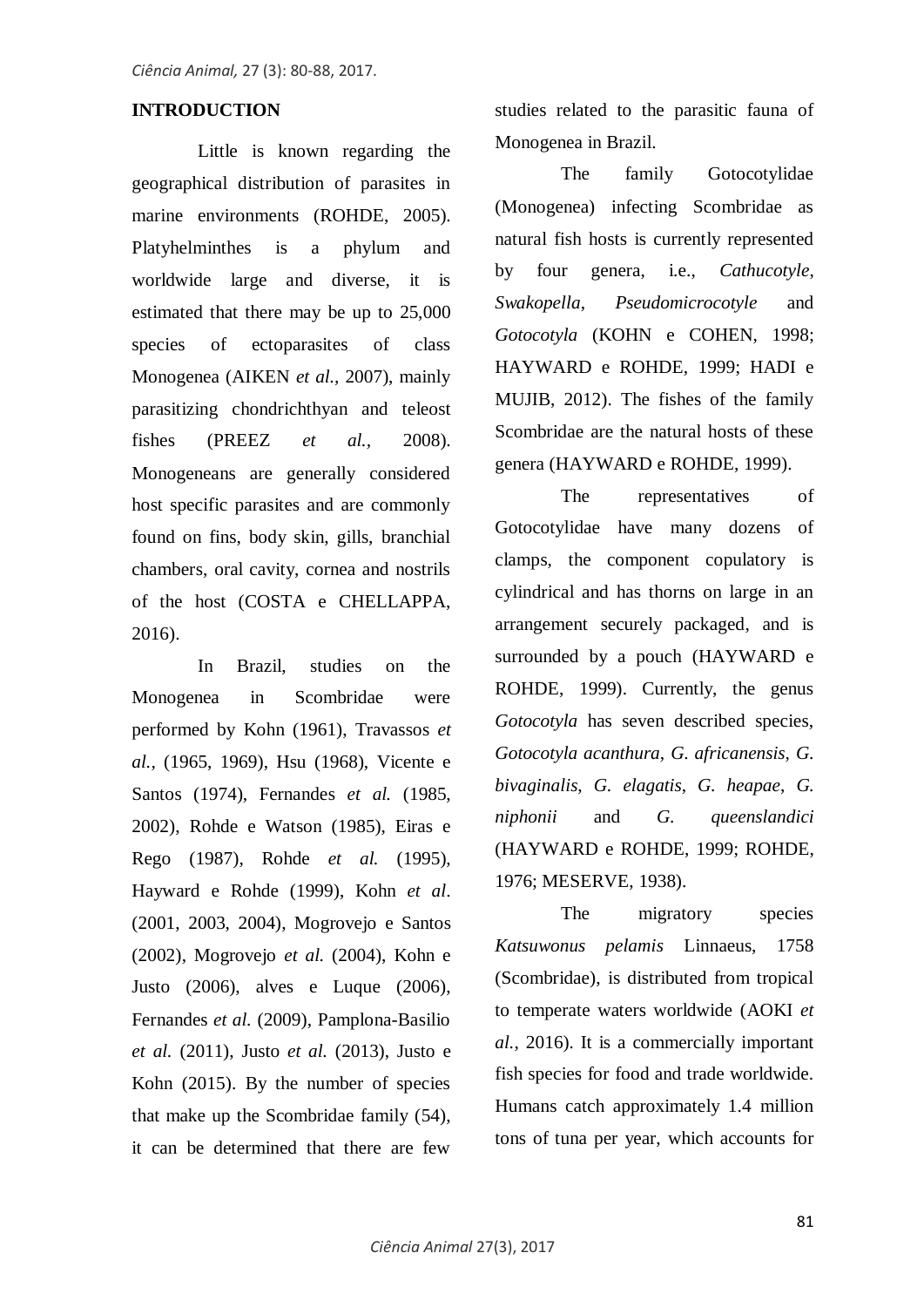more than 70% of its global stock (YEN *et al.,* 2017).

# **DEVELOPMENT**

This study reports, for the first time, the monogenea *Gotocotyla acanthura* on the gills of skipjack tuna (*Katsuwonus pelamis*) in Southwest Atlantic Ocean (Brazil) and to evaluate their parasite-host relationship with ecological indices.

They have been obtained 102 specimens of skipjack, *Katsuwonus pelamis*, these were sampled from December 2015 to November 2016, the fishing region of Rio Grande do Norte, northeastern Brazil (Southwest Atlantic Ocean, 04º 57' 22" S and 37º 08' 13" W). The identification of fish was confirmed using the identification of characteristics morphometric-meristic (BEZERRA *et al.,* 2012). The fork length (FL, in millimeters) and the total weight (TW, in grams) of all fish were measured. Student's t test at 5% probability  $(p<0.05)$ was used to verify differences between sex and biometric data (length and weight).

The fish were examined for ectoparasites with a stereomicroscope. The body regions analyzed included the tegument, nasal cavity and oral, fins and gills. All were collected, cleaned and fixed in 70% ethanol for later identification. The ecological parameters were calculated according to Bush *et al.* (1997) and Lima *et al.* (2005).

To determine the preference of micro-habitat of the species of parasite, we used data of abundance and made comparisons between the sites of infection. The Pearson correlation coefficient was used to determine the possible correlation between host length and weight and the prevalence of parasite infection / infestation. The species of the genus *Gotocotyla* was identified in accordance with Hayward e Rohde (1999) and Hendrix (1994).

The fish that were acquired between the months of collection presented minimum values of FL 423mm and a maximum 800mm (mean, M 553.3 and  $\pm$  standard deviation, SD 69.2); minimum TW of 940.8 g and a maximum of 10100 g (M 3287.3 and±SD 1545.4), these 54 were males and 48 females, in reproductive stages (in maturing and mature). No significant difference was observed in relation to the biometric data of males and females (p>0.05).

Specimens of *Gotocotyla acanthura* (Fig. 1) had a body stretched; haptor on the posterior portion as an extension of the body; a single vagina; male copulatory organ with thorns thinner with subsequent tips in the form of arrow;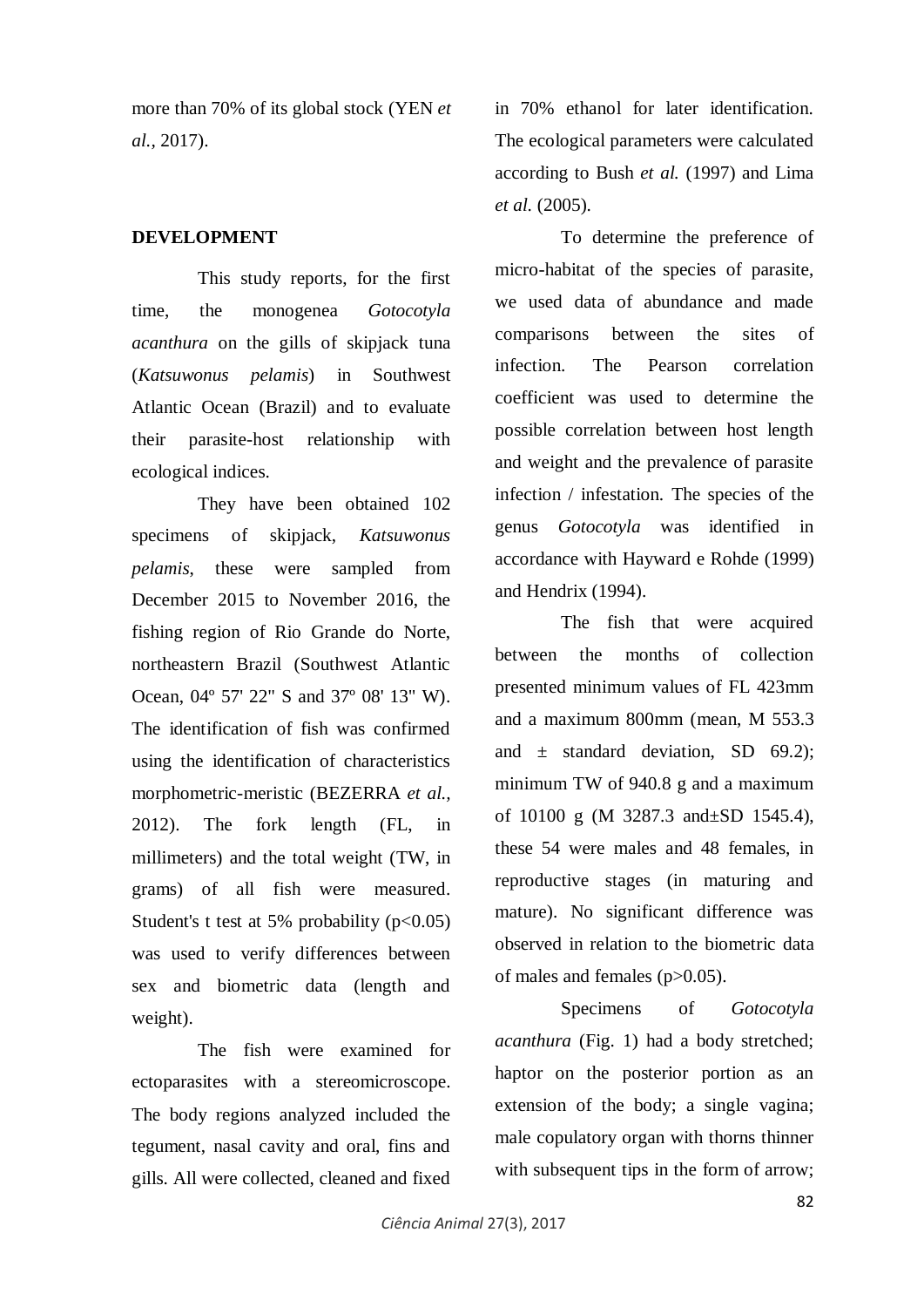previous spines simple and strongly crooked; mouth opening is subterminal and lap at the forward end of the body; cirrus present and armed with bones; haptor lengthened; staples pedunculated

distributed symmetrically in a row on each side and features a pair of hooks on its tip; each clamp is composed of two articulated jaws by a sclerite.



Figure 1: Monogenetic of *K. pelamis*: a, ventral view of *Gotocotyla acanthura*; b, cirrus; c, pair of hooks. Scale bar: a, 1 mm.

This ectoparasite was identified from their morphological characteristics as *G. acanthura* parasitizing only microhabitat of the branchial chambers of the host.

The genus *Gotocotyla* has never been registered parasitizing a host of the genus *Katsuwonus*, so this is the first record of the parasite infesting a new host, skipjack tuna (*K. pelamis*). This previously parasite has already been found parasitizing most species of *Scomberomorus*, these are *S. brasiliensis*  and *S. cavala* in Brazil; *S. maculatus* in the USA; *S. regalis* in Panama and

Suriname; *S. tritor* in Liberia and Ghana; *S. commerson* in the Philippines and Indonesia; *S. Guttatus* in India; *S. koreanus* and *S. Niphonius* in China; *S. multiradiatus* in New Guinea; *S. Plurilineatus* in South Africa; and *S. munroi*, *S. semifasciatus* and *S. queenslandicus* in Australia (ROHDE, 1976; HAYWARD e ROHDE, 1999; LUQUE e CHAVES, 1999; ALVES e LUQUE, 2006; MADHI e BELGHYTI, 2006; PAMPLONA-BASILIO *et al.,* 2011). This shows that the relationship host-parasite is influenced by factors phylogenetic. In Brazil, Kohn *et al.* (1971)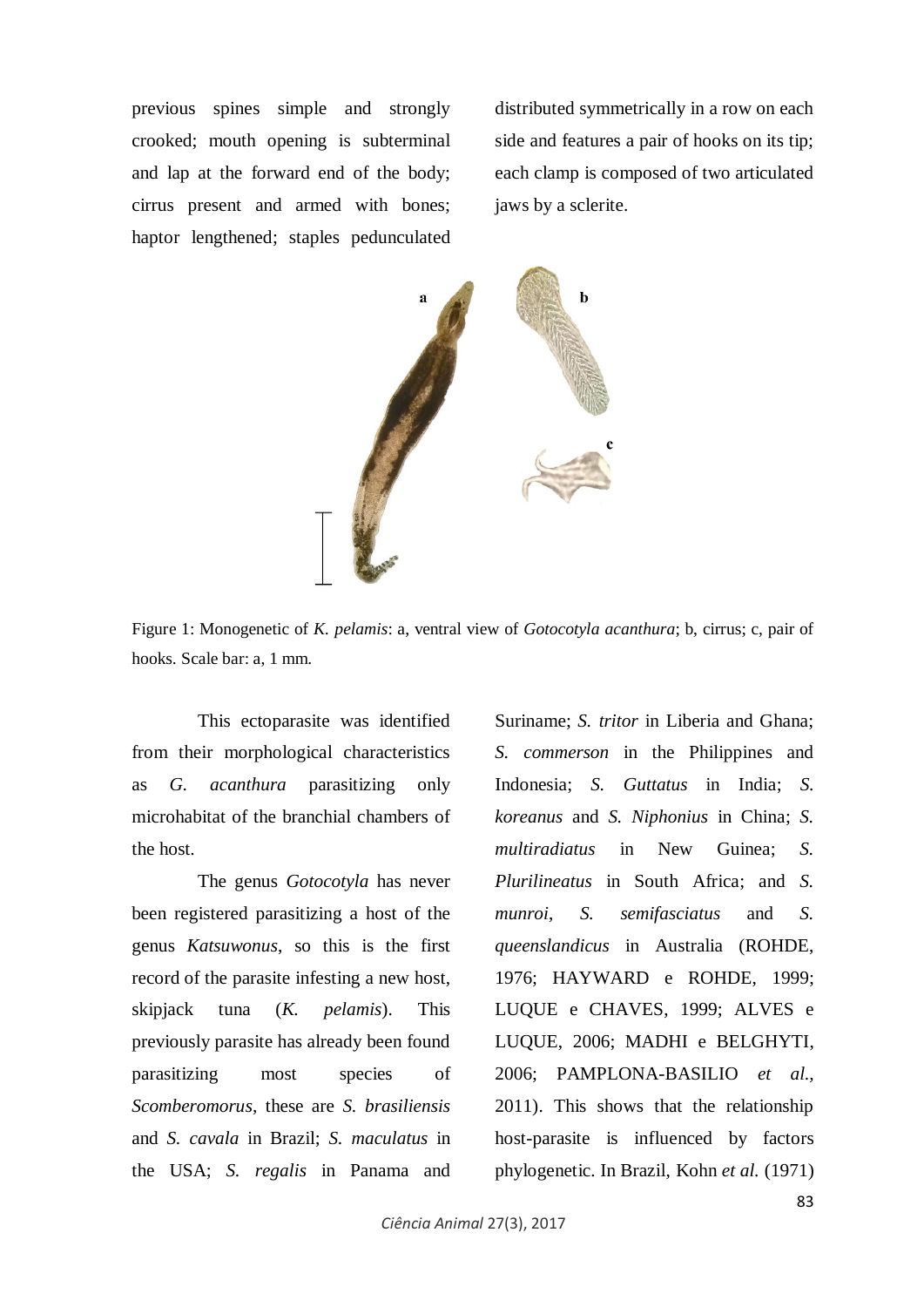| described Gotocotyla travassosi in                        | shown in Tab. 1, these had a general         |
|-----------------------------------------------------------|----------------------------------------------|
| Pomatomus saltator, then Hayward e                        | prevalence ( $P\% = 11.76$ ), mean Intensity |
| Rohde (1999) rated G. Travassosi as a                     | $mI = 1.55 \pm 0.53$ and mean abundance      |
| synonym of G. <i>acanthura</i> , being this a             | $(mA = 0.14 \pm 0.47)$ , were below to other |
| possible case of accidental parasitism.                   | species of fish that this parasite has       |
| The ecological indexes monthly                            | infected, the prevalence of these range      |
| of G. acanthura in skipjack tuna are                      | from $32.7$ to $100\%$ .                     |
| the Scomberomorus<br>In                                   | data (fork length and total weight) of the   |
| <i>commersoni</i> ( $P\% = 80.0$ ); in S.                 | host.                                        |
| <i>Queenslandicus</i> ( $P\% = 100$ ); in <i>S.</i>       | highest prevalence's and<br>The              |
| <i>brasiliensis</i> ( $P\% = 43.2$ ); in <i>Pomatomus</i> | intensities parasitic diseases occurred in   |

**Table 1:** Monthly number of *Katsuwonus pelamis* collected (n) and infected by the monogenean *Gotocotyla acanthura* (prevalence P%, mean abundance mA, and mean intensity mI) from December 2015 to November 2016 in Rio Grande do Norte (Brazil). Standard deviation in parentheses.

| Month     | n  | $P\%$ | mA         | mI         |
|-----------|----|-------|------------|------------|
| december  | 5  | 0.0   | 0.0        | 0.0        |
| january   | 11 | 27.3  | 0.27(0.65) | 1.50(0.71) |
| february  | 10 | 30.0  | 0.30(0.67) | 1.50(0.71) |
| march     | 10 | 50.0  | 0.50(0.85) | 1.67(0.58) |
| april     | 5  | 0.0   | 0.0        | 0.0        |
| may       | 10 | 0.0   | 0.0        | 0.0        |
| june      | 5  | 0.0   | 0.0        | 0.0        |
| july      | 10 | 0.0   | 0.0        | 0.0        |
| august    | 10 | 20.0  | 0.20(0.63) | 2.00(0.0)  |
| september | 11 | 18.2  | 0.18(0.40) | 1.00(0.0)  |
| october   | 10 | 20.0  | 0.20(0.63) | 1.00(0.0)  |
| november  | 10 | 0.0   | 0.0        | 0.0        |

*saltator* (P% = 32.7); in the *Trachinotus ovatus* (P% = 53) (ROHDE, 1976; LUQUE e CHAVES, 1999; ALVES e LUQUE, 2006; MADHI e BELGHYTI, 2006; PAMPLONA-BASILIO *et al.,* 2011). No significant correlation was found between prevalence and biometric the months of January, February and March, months these which are characterized in rainy season in the region under study. According to Schalch (2006) in habitats where there is constant water temperature, as in the intertropical regions, seasonal variations of parasitism are not significant.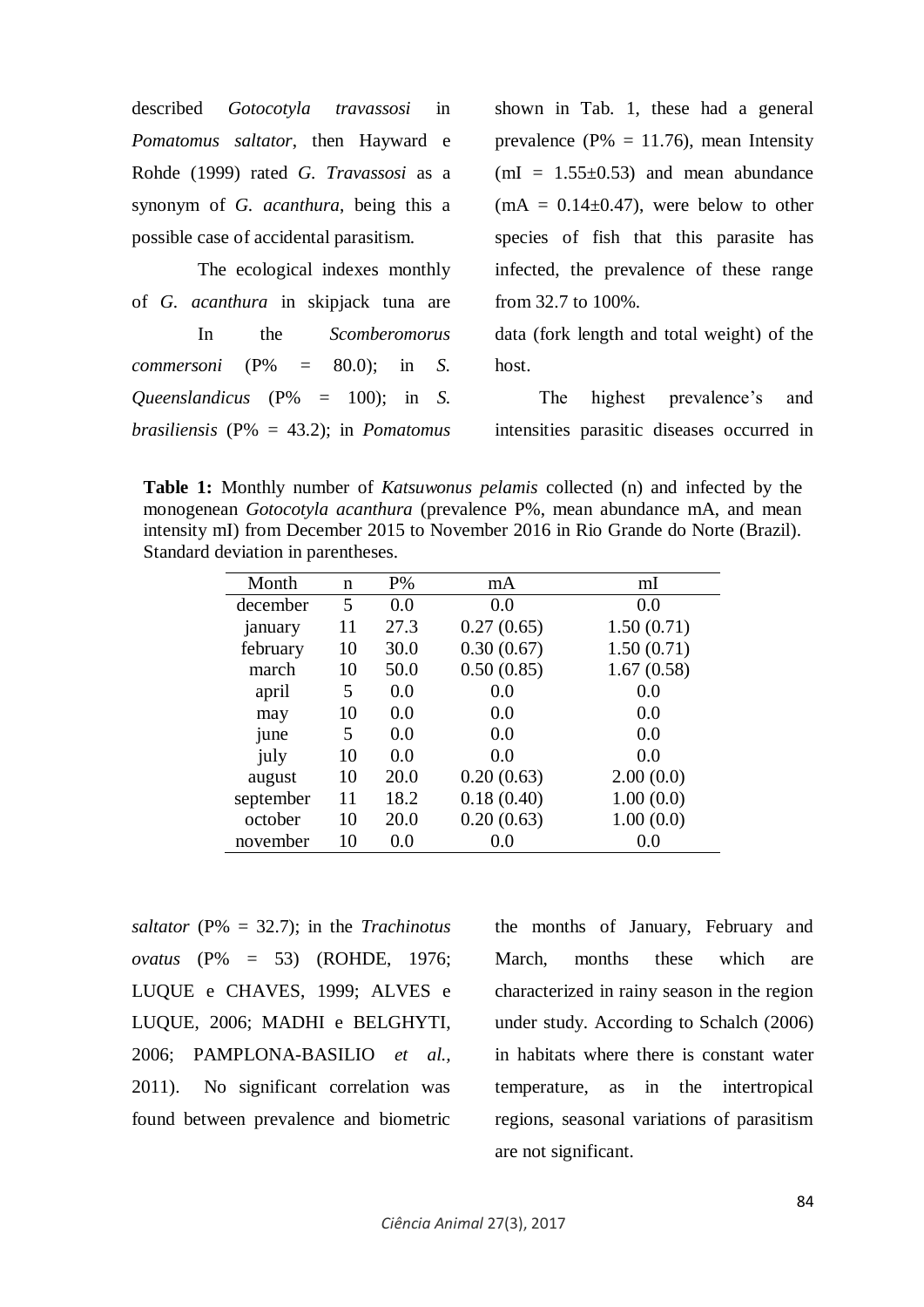### **CONCLUSION**

In conclusion, this study reports the first occurrence of the parasite metazoan monogenea *Gotocotyla acanthura* infest branchial chambers a new host Skipjack tuna (*Katsuwonus pelamis*) in Brazil (Southwest Atlantic Ocean).

#### **ACKNOWLEDGEMENTS**

The authors are grateful for CNPq (Conselho Nacional de Desenvolvimento Científico e Tecnológico), to CAPES (Coordenação de Aperfeiçoamento de Pessoal de Nível Superior) for research assistance and financial support granted to post-graduation and graduation programs.

### **REFERENCES**

AIKEN, H.M.; BOTT, N.J.; MLADINEO, I.; MONTERO, F.E.; NOWAK, B.F.; HAYWARD, C.J. Molecular evidence for cosmopolitan distribution of platyhelminth parasites of tunas (*Thunnus* spp.). Fish and Fish, v.8, p.167–180, 2007. ALVES, D.R.; LUQUE, J.L. Ecologia das Comunidades de Metazoários Parasitos de Cinco Espécies de Escombrídeos (Perciformes: Scombridae) do Litoral do Estado do Rio de Janeiro, Brasil. Revista Brasileira de Parasitologia Veterinária,

v.15, p.167–181, 2006.

AOKI, Y.; KITAGAWA, T.; KIYOFUJI, H.; OKAMOTO, S.; KAWAMURA, T. Changes in energy intake and cost of transport by skipjack tuna (*Katsuwonus pelamis*) during northward migration in the northwestern Pacific Ocean. Deep Sea Research Part II: Topical Studies in Oceanography, v.140, p.83-93, 2017.

BEZERRA, T.A.G.; OLIVEIRA, M.R.; FREIRE, D.; CHELLAPPA, S. Peixes marinhos das águas costeiras de Ponta Negra, Rio Grande do Norte, Brasil. Biota Amazônia, v.2, p.83–97, 2012.

BUSH, A.O.; LAFFERTY, K.D.; LOTZ, J.M.; SHOSTAK, A.W. Parasitology Meets Ecology on its own Terms: Margolis et al. Revised. Journal of Parasitology, v.83, p.575–583, 1997.

COSTA, E.F.S.; CHELLAPPA, S. First record of *Amphipolycotyle chloroscombrus* Hargis, 1957 (Monogenea, Polyopisthocotylea, Gastrocotylidae) in the South Atlantic Ocean. Brazilian Journal of Oceanography, v.64, p.101–104, 2016.

EIRAS, J.C.; REGO, A.A. The histopathology of *Scomber japonicus* infection by *Nematobothrium scombri* (Trematoda:Didymozoidae) and of larval anisakid nematode infections in the liver of Pagrus pagrus. Memórias do Instituto Oswaldo Cruz, v.82, p.155–159, 1987.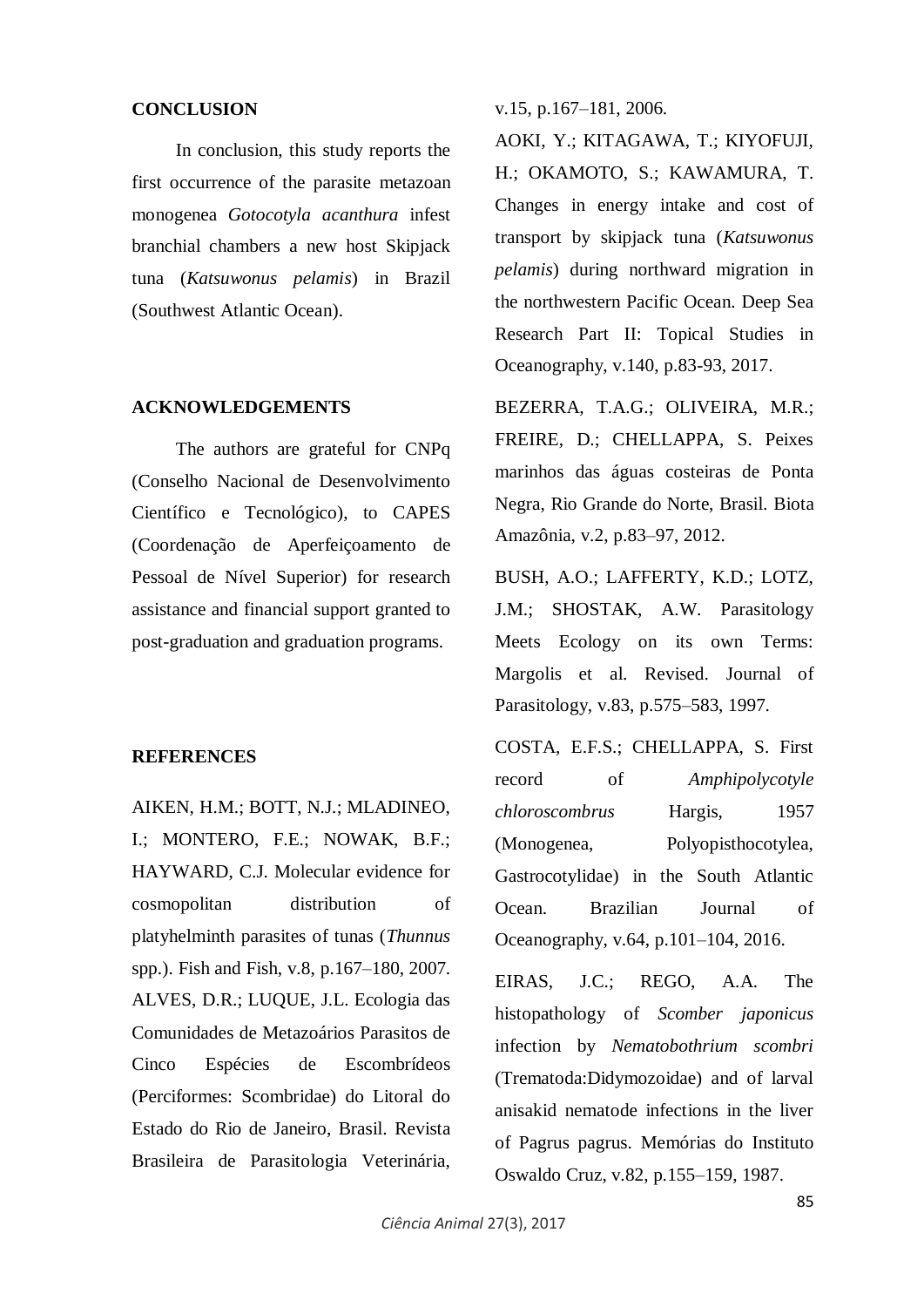FERNANDES, B.M.M.; ARCI, A.D.N.; COHEN, S.C. New data on some species of Monogenea and Digenea parasites of marine fish from the coast of the State of Rio de Janeiro. Revista Brasileira de Parasitologi Veterinária, v.18, p.13–18, 2009.

FERNANDES, B.M.M.; KOHN, A.; SANTOS, A.L. Some Digenea parasites of tunny from the coast of Rio de Janeiro State. Brazilian Journal of Biology, v.62, p.453–457, 2002.

HADI, R.; MUJIB, F. *Cathucotyle arabiansis* n.sp. (monogenea: gotocotylidae Lebedev, 1984) from fish *Scomberomorus guttatus* of Karachi coast. International Journal of Biology and Biotechnology, v.9, p.51–54, 2012.

HAYWARD, C.J.; ROHDE, K. Revision of the monogenean family Gotocotylidae (Polyopisthocotylea). Invertebrate Taxonomy, v.13, p.425-460, 1999.

HENDRIX, S.S. Marine flora and fauna of the eastern United States, Platyhelminthes: Monogenea. NOAA Tech Rep NMFS, 1994. 108p.

HSU, K.C. *Unitubulotestis sardae* (Trematoda: Didymozoidae) from Brazil. Journal of Parasitology, v.54, p.128, 1968.

JUSTO, M.C.N.; KOHN, A. Diversity of Monogenoidea parasitizing scombrid fishes from Rio de Janeiro coast. Check List, v.11, 2015.

JUSTO, M.C.N.; KOHN, A.; PEREIRA, C.S.; FLORES-LOPES, F. Histopathology and autoecology of *Didymocylindrus simplex* (Digenea: Didymozoidae), parasite of *Katsuwonus pelamis* (Scombridae) in the Southwestern Atlantic Ocean, off South America. Zoologia, v.30, p.312–316, 2013.

KOHN, A.; BAPTISTA-FARIAS, M.F.; SANTOS, A.L.; GIBSON, D.I. A new species of *Nasicola* Yamaguti, 1968 (Monogenea: Capsalidae) from the nasal cavities of *Thunnnus obesus* and a redescription of *N. klawei* (Stunkard, 1962) from *T. albacares* off Brazil. System of Parasitology, v.57, p.51–58, 2004.

KOHN, A.; COHEN, S.C. South American Monogenea--list of species, hosts and geographical distribution. International Journal of Parasitology, v.28, p.1517–1554, 1998.

KOHN, A.; GOMES, D.C.; BÜHRNHEIM, U. *Gotocotyla travassosi* sp. n., gastrocotilideo de branquias de enchova (Polistomata). Memórias do Instuto Oswaldo Cruz, v.69, p.49–51, 1971.

KOHN, A.; JUSTO, M.C.N. *Caballerocotyla llewelyni* n. sp. and *Caballerocotyla neothunni* (Yamaguti,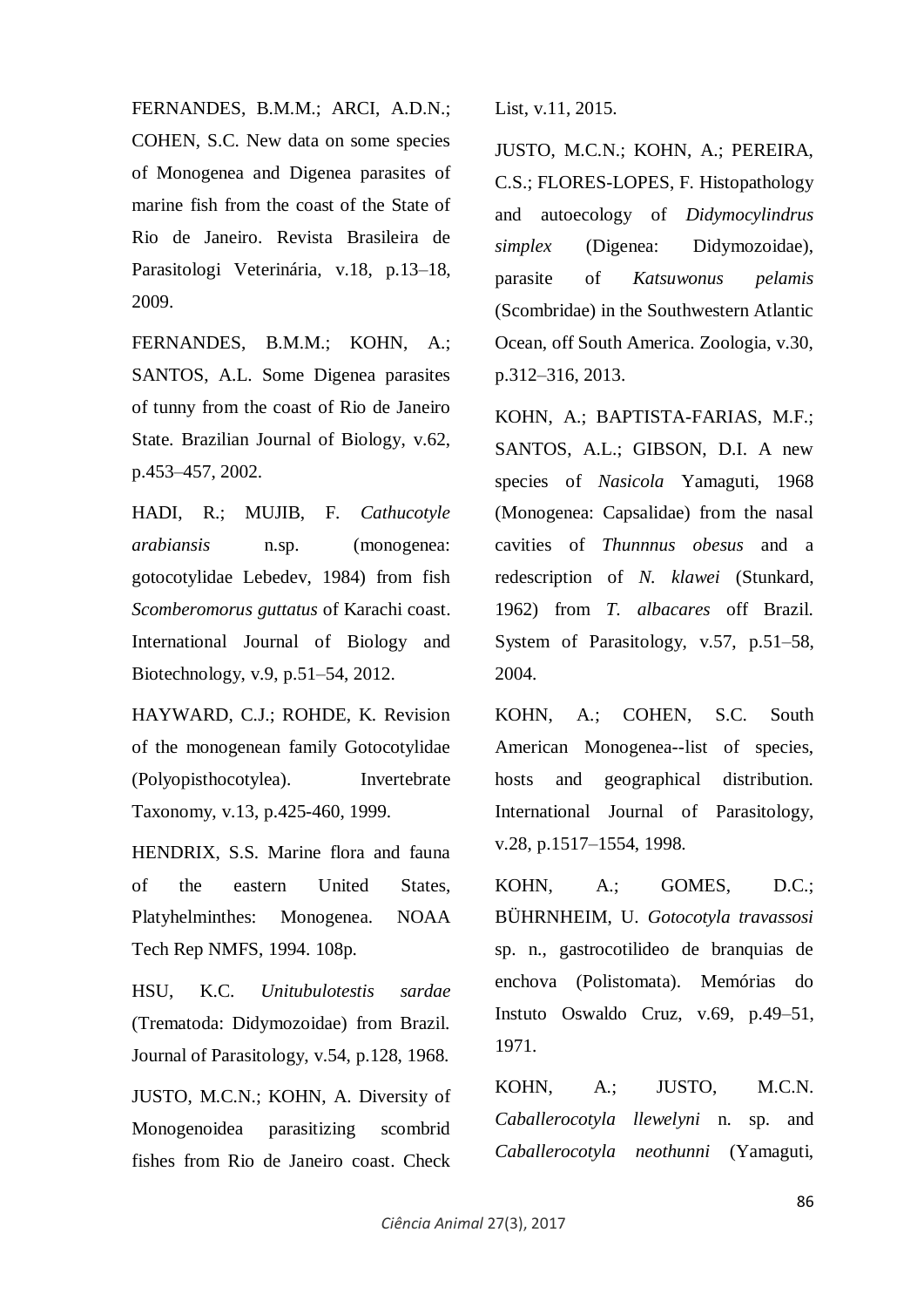1968) (Monogenea; Capsalidae) parasites of Brazilian tunas (Scombridae). Zootaxa, v.1139, p.19–26, 2006.

KOHN, A.; SANTOS, A.L.; BAPTISTA-FARIAS, M.F.D. Report of *Didymocystis wedli* Ariola, 1902 (Digenea; Didymozoidae) from *Thunnus albacares* in Brazil. Memórias do Instituto Oswaldo Cruz, v.96, p.951–954, 2001.

KOHN, A.; SANTOS, A.L.; COHEN, S.C. Report of two parasites from Brazilian tunas. Arquivos de Ciências do Mar, v.36, p.19-22, 2003.

LIMA, J.T.A.X.; CHELLAPPA, S.; THATCHER, V.E. *Livoneca redmanni* Leach (Isopoda, Cymothoidae) e *Rocinela signata* Schioedte & Meinert (Isopoda, Aegidae), ectoparasitos de *Scomberomorus brasiliensis* Collette, Russo & Zavala-Camin (Ostheichthyes, Scombridae) no Rio Grande do Norte, Brasil. Revista Brasileira de Zoologia, v.22, p.1104–1108, 2005.

LUQUE, J.L.; CHAVES, N.D. Ecologia da comunidade de metazoários parasitos da anchova *Pomatomus saltatar* (Linnaeus) (Osteichthyes, Pomatomidae) do litoral do estado do Rio de Janeiro, Brasil 1. Revista Brasileira de Zoologia, v.16, p.711–723, 1999.

MADHI, Y.E.L.; BELGHYTI, D. Distribution de deux Monogènes dans les individus hôtes de *Trachinotus ovatus* (L, 1758) de la côte de Mehdia. Biologie Santé, v.6, p.65–76, 2006.

MELE, S.; MACÍAS, D.; GÓMEZ-VIVES, M.J.; GARIPPA, G.; ALEMANY, F.; MERELLA, P. Metazoan parasites on the gills of the skipjack tuna *Katsuwonus pelamis* (Osteichthyes : Scombridae) from the Alboran Sea western Mediterranean Sea). Disease of Aquatic Organisms, v.97, p.219–225, 2012.

MOGROVEJO, C.D.; LENT, H.; SANTOS, C.P. Morphological aspects of marine monogeneans (Platyhelminthes) parasitic on the gills of *Auxis thazard* (Lacépède) (Scombridae) from Rio de Janeiro, Brazil. Revista Brasileira de Zoologia, v.21, p.201–206, 2004.

MOGROVEJO, C.D.; SANTOS, C.P. *Caballerocotyla lenti* n. sp., a capsalid monogenean from *Auxis thazard* (Scombridae) from off the Southeastern Coast of Brazil. Memórias do Instituto Oswaldo Cruz, v.97, p.1067–1071, 2002.

PAMPLONA-BASILIO, M.C.; BARBOSA, H.S.; COHEN, S.C. Scanning electron microscopy on *Gotocotyla acanthura* (Monogenea , Gotocotylidae) from *Pomatomus saltatrix* (Ostheichthyes , Pomatomidae) in Brazil. Revista Brasileira de Parasitologia Veterinária, v.2, p.342–346, 2011.